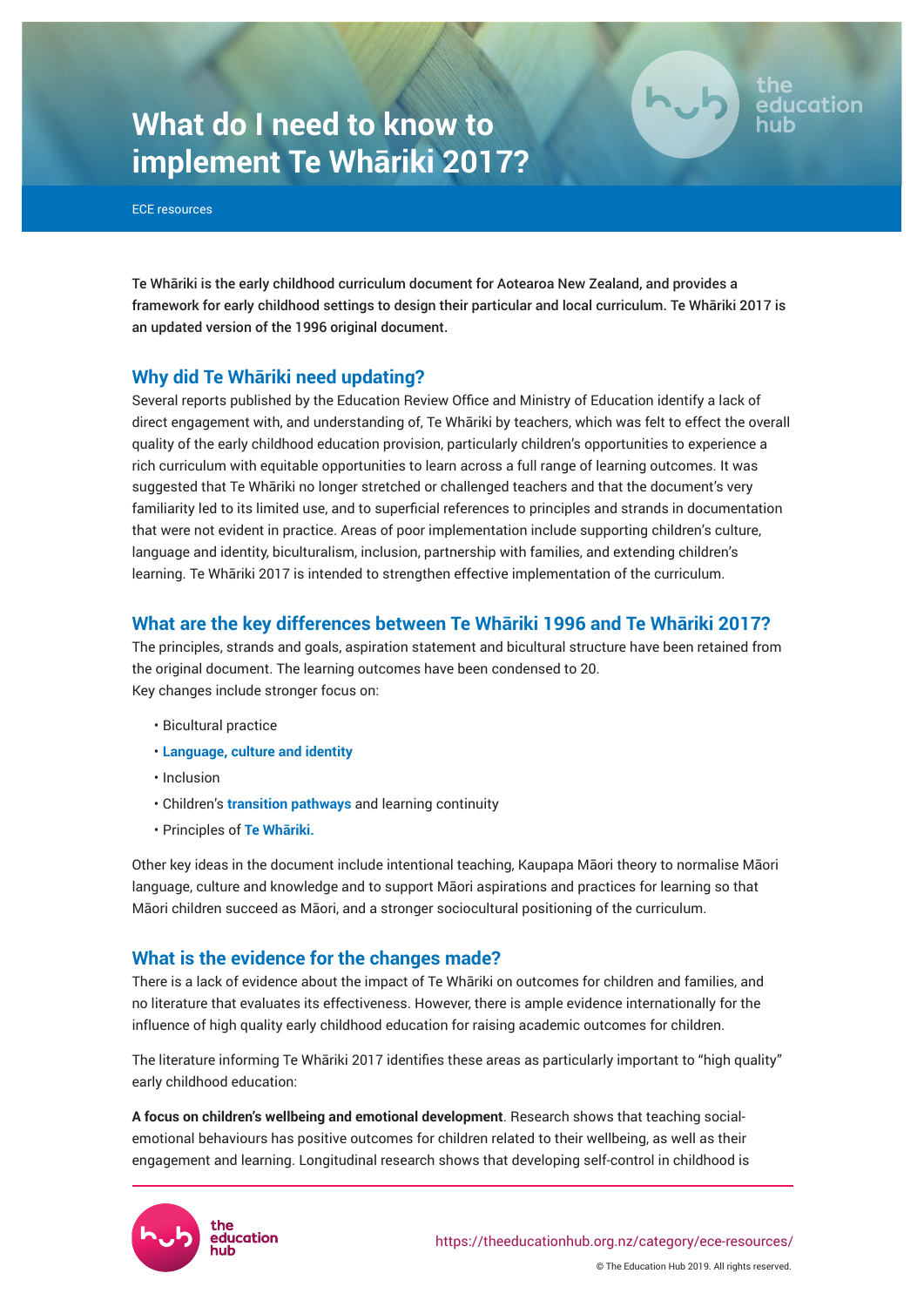related to adult outcomes and skills such as resilience (being flexible, having realistic expectations, seeing mistakes as challenges) which provide a strong foundation for later learning and relationships.

#### **Learn more about supporting wellbeing and emotional development [here](https://theeducationhub.org.nz/category/ece-resources/social-and-emotional-competence-in-ece/)**

**The active engagement of children** as key participants in their own learning, and curricula focused on children's interests and motivations and responsive to children's individual differences. Some evidence suggests that curricula in which children think and investigate for themselves are linked to higher cognitive outcomes later in school.

#### **Learn more about principles for curriculum design [here](https://theeducationhub.org.nz/category/ece-resources/curriculum-design-in-ece/)**

**Warm and responsive interactions** that occur 1:1 or in small groups. These are linked to children's later mathematical competency and literacy and language measures in school.

#### **Learn more about positive interactions [here](https://theeducationhub.org.nz/category/ece-resources/relational-pedagogies/)**

**A cognitively challenging curriculum** that encourages children's critical thinking, [theorising](https://theeducationhub.org.nz/category/ece-resources/working-theories-in-ece/) and exploring and research skills through meaningful activities and experiences that enable children to make sense of knowledge, struggle with ideas and engage in original thinking. A mixture of teacher-initiated activity and free play is linked to better outcomes for children.

#### **Learn more about principles for curriculum design [here](https://theeducationhub.org.nz/how-children-learn-principles-to-underpin-curriculum-design/) and [here](https://theeducationhub.org.nz/supporting-specific-competencies-through-play/)**

**Intentional teaching** in which teachers are focused on learning goals, and draw on their subject and pedagogical knowledge to extend and scaffold children's learning in deliberate ways, joining children in play and guiding them through activities. Rich teacher-child interactions, such as those involving sustained shared thinking, have been associated with greater pre-reading skills among other learning gains as well as later school achievement in literacy and mathematics.

#### **Learn more about intentional teaching [here](https://theeducationhub.org.nz/category/ece-resources/intentional-teaching-in-ece/)**

**Culturally responsive pedagogies** which affirm children's languages, cultures and identities and include the use of children's home languages and culturally appropriate teaching to enhance children's acheivement and engagement. Supporting children's first languages aids their development, as skills in a first language are usually transferred to spoken and written skills in English, as well as supporting children's wellbeing and promoting their cognitive development.

#### **Learn more about implementing culturally responsive pedagogies [here](https://theeducationhub.org.nz/category/ece-resources/culturally-responsive-pedagogy-ece/)**

**A focus on oral language, literacy and mathematics.** Oral language skills are related to later literacy learning. The development of an extensive vocabulary, including mathematical vocabulary, is an important foundation for later learning and related to greater academic performance and social and emotional competencies at age five and beyond. Good quality literacy teaching practices in early childhood are found to contribute to literacy success. A wider focus on communication through arts is also important as the arts are linked to many different academic and social learning outcomes, and are found to help children to master other subjects such as reading and mathematics.

## **Learn more about supporting oral language [here](https://theeducationhub.org.nz/strategies-for-supporting-childrens-communication-in-educational-settings/)**, **early literac**y **[here](https://theeducationhub.org.nz/supporting-early-literacy-in-early-childhood-education/), and early mathematics [here](https://theeducationhub.org.nz/category/ece-resources/early-mathematical-thinking/)**, **and expressive art [here.](https://theeducationhub.org.nz/an-introduction-to-the-visual-arts-in-early-childhood-education/)**

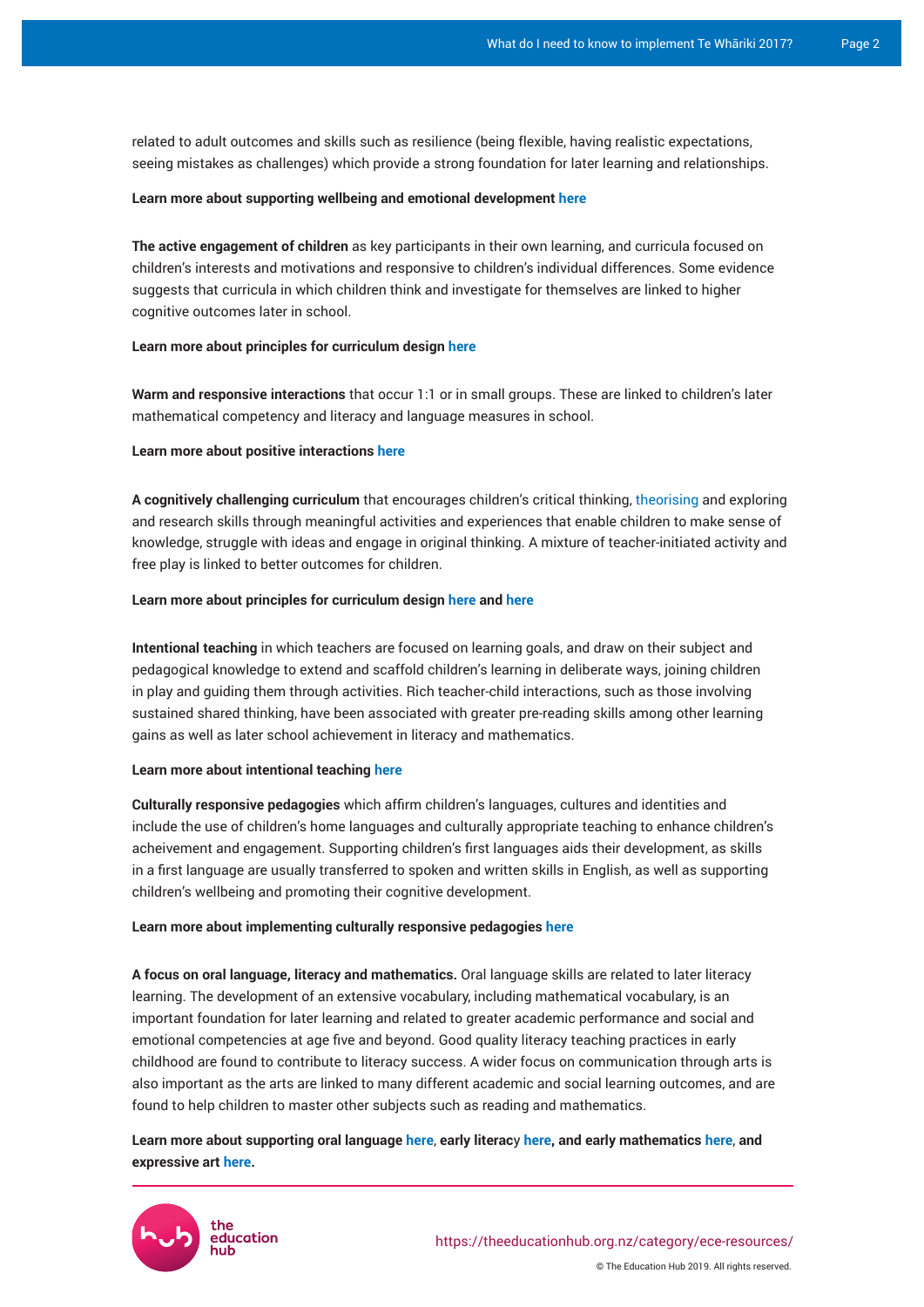**Strong pedagogical leadership** for enhancing the quality of pedagogy and curriculum implementation and is found to be a key factor involved in effective practice.

#### **Learn more about leadership [here](https://theeducationhub.org.nz/category/ece-resources/building-effective-teams/)**

**Strong partnerships with families focused on improving children's learning** and family engagement with the early childhood programme. Where parents are engaged in children's learning and develop a shared focus with teachers on educational aims, children have enhanced cognitive outcomes and learning dispositions.

#### **Learn more about building relationships with families and whānau [here](https://theeducationhub.org.nz/category/ece-resources/parent-and-whanau-relationships-in-ece/)**

**A focus on supporting Māori to achieve as Māori** which means more than the use of te reo and waiata, but emphasises building strong relationships with whānau and responding to their aspirations for their children while also seeking to maintain Māori language and culture and develop culturally appropriate pedagogies and assessment practices.

## **Learn more about supporting partnership with Māori whānau [here](https://theeducationhub.org.nz/how-to-support-maori-children-with-culturally-responsive-teaching/) and pedagogies and assessment practices [here](https://theeducationhub.org.nz/culturally-responsive-assessment-based-on-kaupapa-maori/)**

**Assessment practices** that identify children's capabilities and progress and how these might be supported.

**Learn more about assessment [here](https://theeducationhub.org.nz/category/ece-resources/assessment-in-ece/)**

#### **Where to start**

- Spend time unpacking Te Whāriki 2017, broadening your understanding of the principles, interpreting the learning outcomes for your setting and prioritising those that matter to your place.
- Examine the Kaiako responsibilities (p.59) and their implications for practice. Determine what PLD you and your team might need. See this **[webinar](https://theeducationhub.org.nz/ece-webinar-promoting-childrens-social-emotional-learning-and-development/)** for an example.
- Use the learning outcomes to deepen your planning, and to guide intentional teaching. Incorporate the language of Te Whāriki into planning, assessment and evaluation. Use Te Whāriki to review your expectations for children's learning and development, deepen your understanding of children's learning, and link children's interests to learning outcomes.
- Use the reflective questions as a basis for inquiry and evaluation, and assess how well your curriculum and practice align with Te Whāriki.
- Share Te Whāriki with families and make the learning outcomes relevant and meaningful for children and families in your setting.